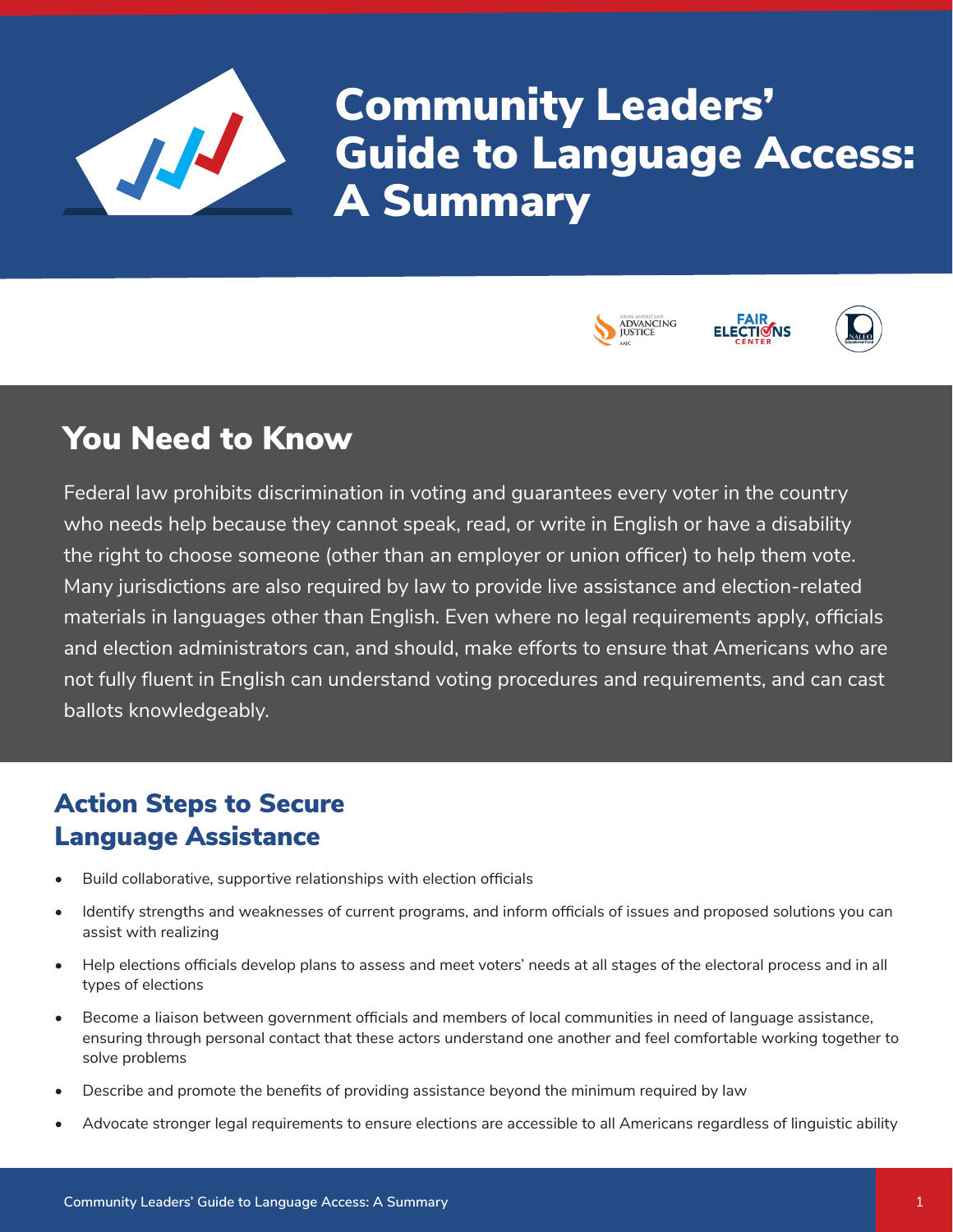# Engaging Election Officials to Facilitate Language Access: Best Practices

Successful language assistance programs include the following features, which advocates should request and help to implement:

## Advisory Committees:

Urge local jurisdictions to form year-round Language Assistance Advisory Committees to institutionalize community engagement. Set up community-led committees if election officials do not set up an official one.

### Recruitment & Training of Bilingual Coordinators:

Urge jurisdictions to employ at least one staff member fluent in each language in which there is local need for materials and assistance.

#### Bilingual Poll Worker Recruitment:

Encourage elections officials to make hiring bilingual pollworkers a priority, and help with recruitment and placement of effective, in-language advertisements of openings.

## Poll Worker Training:

Work with officials to ensure that all poll workers, both bilingual and monolingual, receive training in language assistance rights and responsibilities.

Bilingual Pollworker Training should include review of all voting materials for understanding, completeness, and clarity; and role-playing of common situations in-language.

Monolingual Pollworker Training should include explanation of voters' right to use assisters of their choice; and emphasis on the importance of equal treatment and cultural sensitivity.

#### Translations:

Advocate for manual instead of machine translation, and connect election officials to qualified translators. Advocates should urge jurisdictions to translate materials well in advance of elections to allow time for review; and can assist as capacity allows with testing or other quality control measures.

#### Targeting:

Collect and present to election officials relevant information, including Census data and survey results, that will help with placing pollworkers and in-language resources in locations where they are most needed.

## Outreach and Education:

Help officials develop PSAs, pamphlets, and other materials to inform language-minority voters of election timing and procedures, and availability of materials and assistance. Invite election officials to attend and speak at community events.

#### Poll Monitoring and Exit Polls:

Use poll monitoring and exit polls to assess the effectiveness of language assistance services, with attention to both turnout and voters' evaluation of their experience; share results and findings with election officials. If and when necessary, your observations may become relevant evidence in enforcement litigation.